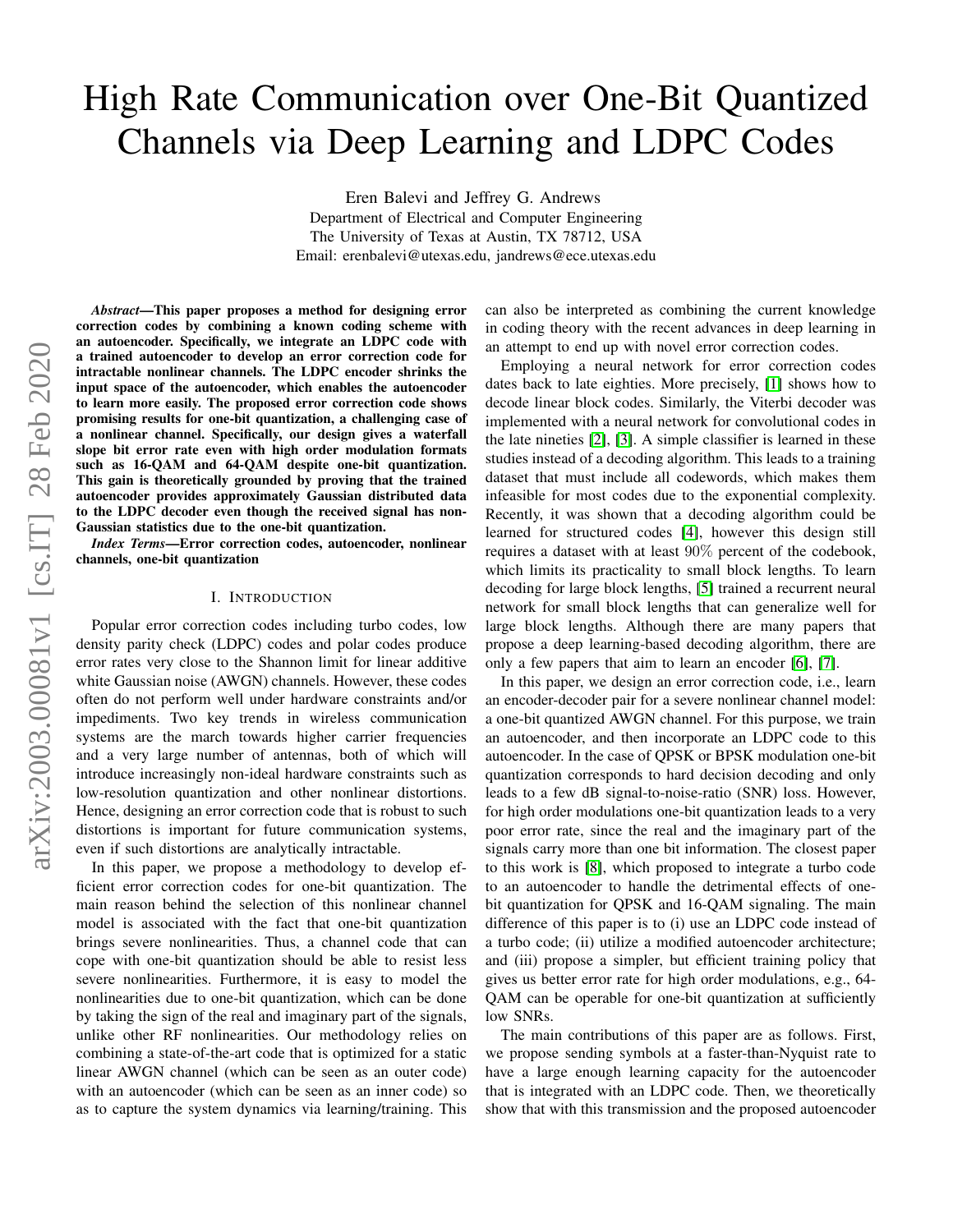architecture (hat has infinite width neural layers) it is possible to provide Gaussian distributed data to the LDPC decoder despite the nonlinearities of one-bit quantization. In what follows, we evaluate the efficiency of our error correction code with simulations for practical finite layer widths. The proposed channel code can make high order modulations such as 16- QAM and 64-QAM operable even if one-bit quantization is employed. To be more precise, our code can approach the performance of the LDPC codes in 802.11n and DVB-S2 standards that decode unquantized samples without increasing bandwidth. This apparently brings significant spectral efficiency gain for low-resolution receivers by enabling high order modulations.

# II. AUTOENCODER EMPOWERED ERROR CORRECTION CODING

Conventional error correction codes do not provide any guarantee to obtain almost zero bit error rate at sufficiently low SNRs for nonlinear channels or non-Gaussian noise. To have a low bit error rate for more challenging nonlinear environments, we propose to integrate an autoencoder with an existing error correction code. This results in a concatenated code such that the outer code is a known state-of-the-art code and the inner code is a learned or trained autoencoder. This idea is illustrated for an LDPC code in Fig. [1.](#page-2-0) In accordance with that, the input bits  $b_n$  are first encoded with an LDPC encoder. This LDPC encoder produces a codeword  $c_n$  that has  $B$  bits. This means that the LDPC encoder output block size is B. Then, these coded bits are modulated with an  $M$ -ary modulation method giving  $B/\log_2(M)$  symbols per codeword, which are represented as  $d_n$ . The coded symbols  $d_n$  are then given to the autoencoder.

Processing the entire symbols of a codeword with an autoencoder yields excessive computational complexity for large codeword lengths. For instance, taking a reasonable codeword length of 1000 as an input to an autoencoder yields millions of parameters. Therefore, these coded symbols are broken into small blocks of N, in which  $N \ll B/\log_2(M)$ . More precisely, a codeword is written in terms of the modulated symbols as

<span id="page-1-0"></span>
$$
\mathbf{d} = [\mathbf{d}_1^T \ \mathbf{d}_2^T \cdots \ \mathbf{d}_S^T]^T \tag{1}
$$

where  $S = B/(N \log_2(M))$  and

<span id="page-1-3"></span>
$$
\mathbf{d}_i = [d_{iN-N+1} \ d_{iN-N+2} \ \cdots \ d_{iN}]^T. \tag{2}
$$

For [\(1\)](#page-1-0) each  $\mathbf{d}_i$  is processed separately, but with the same weights or parameters of the autoencoder. This means that a single set of weights (or a single autoencoder) is learned for all  $d_i$  for  $i = 1, 2, \dots, S$ . This brings huge complexity savings.

There are many alternatives for the autoencoder architecture. For simplicity, we utilize a few fully connected layers as was done in [\[8\]](#page-4-7), [\[9\]](#page-4-8). Since the same weights are used for each block, the overall architecture can be considered as a onedimensional convolutional neural network with stride  $N$ . This autoencoder architecture is given in Table [I.](#page-1-1) In addition to the fully connected layers, there is a lambda layer meaning it

TABLE I THE AUTOENCODER ARCHITECTURE

<span id="page-1-1"></span>

| Layer                  | Type                   | <b>Size</b> | Activation  | Weights               |
|------------------------|------------------------|-------------|-------------|-----------------------|
| $l_0$ : Input          | Coded Symbols          | N           |             |                       |
| $l_1$ : Hidden Layer-1 | <b>Fully Connected</b> | <b>GN</b>   | Linear      | $\Theta_1$            |
| $l_2$ : Lambda layer   | Channel                | <b>GN</b>   |             |                       |
| $l_3$ : Hidden Layer-2 | <b>Fully Connected</b> | KN          | <b>ReLU</b> | $\mathbf{\Theta}_{2}$ |
| $l_4$ : Hidden Layer-3 | <b>Fully Connected</b> | KN          | <b>ReLU</b> | $\Theta_3$            |
| $l_5$ : Hidden Layer-4 | <b>Fully Connected</b> | KN          | ReLU        | $\Theta_4$            |
| $l_6$ : Output         | <b>Fully Connected</b> | N           | Linear      | $\Theta_{5}$          |

does not have trainable weights. This lambda layer includes the transmission power normalization, physical channel, pulse shape, sampling and quantization.

The autoencoder takes the coded symbols as blocks with length  $N$  and generates

$$
\mathbf{e}_i = \phi_1(\mathbf{\Theta}_1 \mathbf{d}_i + \mathbf{b}_1) = \mathbf{\Theta}_1 \mathbf{d}_i + \mathbf{b}_1 \tag{3}
$$

where  $\phi_1$  is an identity function, because there is a linear activation function for the first hidden layer as can be seen in Table [I.](#page-1-1) Furthermore,  $\Theta_1$  and  $\mathbf{b}_1$  correspond to the trainable weights (in matrix form) and the biases (in vector form) of the first hidden layer. Both these weights and biases are initialized with Gaussian random variables that have zero-mean, and  $\sigma_{\theta}^2$ and  $\sigma_b^2$  variance, respectively as is standard practice [\[10\]](#page-4-9), [\[11\]](#page-4-10). Notice that

<span id="page-1-2"></span>
$$
\mathbf{e}_i = [e_{i1} \ e_{i2} \ \cdots \ e_{iGN}]^T, \tag{4}
$$

where  $GN$  is the width of the first hidden layer.

The main idea to leverage an autoencoder for a coding scheme is to tackle all kinds of channel and hardware impediments so as to perfectly (or with very small error probability) transfer the coded symbols from a transmitter to a receiver. For this purpose, the autoencoder has to have a large capacity. This is the reason for encoding each coded symbol with G neurons. This obviously decreases the bandwidth efficiency G-fold if conventional orthogonal transmission methods are employed. A better approach is to send the input symbols faster, which is known as non-orthogonal faster-than-Nyquist transmission, at the expense of creating inter-symbol interference (ISI) and colored noise [\[12\]](#page-4-11). This method enables us to use a large value for  $G$  without any increase in bandwidth at the expense of degrading the minimum distance between the encoded LDPC symbols, since an autoencoder does not have isometry property, i.e., it does not preserve the distances among different inputs. Furthermore, in traditional communication systems faster-than-Nyquist signaling heavily increases the demodulation complexity for a large G. However, this is not an issue when it comes to an autoencoder, because a (neural) decoder with the same complexity is used irrespective of how symbols are transmitted.

The symbols in [\(4\)](#page-1-2) are transmitted as

$$
s(t) = \sqrt{\rho} \sum_{i=1}^{S} \sum_{n=1}^{GN} e_{in} h\left(t - (i-1)NT - \frac{nT}{G}\right)
$$
 (5)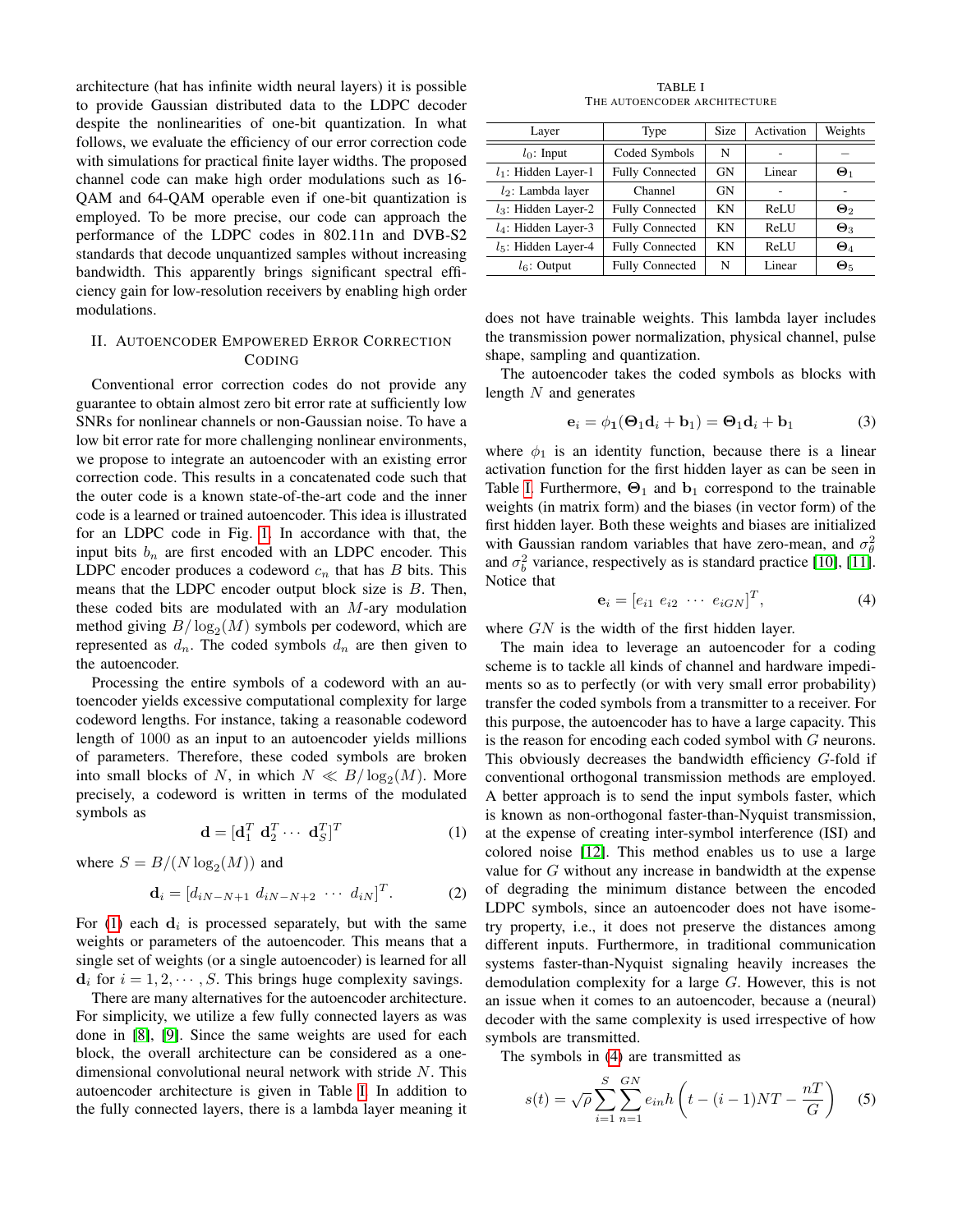

<span id="page-2-0"></span>Fig. 1. The proposed error correction code that integrates an LDPC code with an autoencoder.

where  $\rho$  is the transmission power,  $h(t)$  is the real pulse shape and  $T$  is the symbol period for orthogonal transmission. The received continuous time signal over an AWGN channel is filtered with a matched filter  $h(-t)$  to yield

<span id="page-2-1"></span>
$$
y(t) = (s(t) + z(t)) * h(-t),
$$
\n(6)

where  $z(t)$  is a zero-mean Gaussian noise with variance  $\sigma_z^2$ and ∗ denotes linear convolution. Writing [\(6\)](#page-2-1) in integral form gives us

<span id="page-2-2"></span>
$$
y(t) = \int_{-\infty}^{\infty} (s(\tau) + z(\tau))h(\tau - t)d\tau \tag{7}
$$

Sampling [\(7\)](#page-2-2) at  $t = (i - 1)NT + \frac{kT}{G}$  with a sampling period of  $\frac{kT}{G}$  makes our received symbols

<span id="page-2-3"></span>
$$
y_{ik} = \sqrt{\rho} \sum_{i=1}^{S} \sum_{n=1}^{GN} e_{in} g[k-n] + z_{ik}
$$
 (8)

where

<span id="page-2-7"></span>
$$
g[k-n] = \int_{-\infty}^{\infty} h\left(\tau - (i-1)NT - \frac{nT}{G}\right) \times
$$

$$
h\left(\tau - (i-1)NT - \frac{kT}{G}\right)d\tau
$$

and

$$
z_{ik} = \int_{-\infty}^{\infty} z(\tau)h\left(\tau - (i-1)NT - \frac{kT}{G}\right)d\tau.
$$

Sending symbols faster than the symbol period results in inter-symbol interference and colored noise. To make this clearer, we consider the vector-matrix representation of the received signal

$$
\mathbf{y}_i = [y_{i1} \ y_{i2} \ \cdots \ y_{iGN}]^T, \tag{9}
$$

which can be expressed as

<span id="page-2-8"></span>
$$
\mathbf{y}_i = \mathbf{G}_{\text{ISI}} \mathbf{e}_i + \mathbf{z}_i \tag{10}
$$

where  $G_{\text{ISI}}$  is a  $GN \times GN$  Toeplitz matrix, and its first row becomes  $[g[0] \ g[1] \ \cdots \ g[GN-1]]$ . Notice that  $\mathbf{G}_{\text{ISI}}$  would be an identity matrix if orthogonal transmission was used. The correlation of the noise samples is

<span id="page-2-9"></span>
$$
\mathbb{E}[z_{ik}z_{in}] = \sigma_z^2 g[k-n]. \tag{11}
$$

The sampled signal in [\(8\)](#page-2-3) is quantized before further processing as

$$
r_{ik} = \mathcal{Q}(y_{ik}).\tag{12}
$$

In what follows, the decoder part of the autoencoder takes a block of GN samples of

<span id="page-2-4"></span>
$$
\mathbf{r}_i = [r_{i1} \ r_{i2} \ \cdots \ r_{iGN}]^T. \tag{13}
$$

The signal in [\(13\)](#page-2-4) is decoded with the second, third and fourth hidden layers, which have a width of  $KN$  and ReLU activation function, and the output layer, which has a width of  $N$  and a linear activation function. This gives us the estimate of [\(2\)](#page-1-3). Mathematically,

<span id="page-2-5"></span>
$$
\hat{\mathbf{d}}_i = \mathbf{\Theta}_5 \phi_4 (\mathbf{\Theta}_4 \phi_3 (\mathbf{\Theta}_3 \phi_2 (\mathbf{\Theta}_2 \mathbf{r}_i + \mathbf{b}_2) + \mathbf{b}_3) + \mathbf{b}_4) + \mathbf{b}_5. (14)
$$

The parameters  $\Theta_1$ ,  $\Theta_2$ ,  $\Theta_3$ ,  $\Theta_4$ ,  $\Theta_5$  and the biases  $\mathbf{b}_1, \mathbf{b}_2, \mathbf{b}_3, \mathbf{b}_4, \mathbf{b}_5$  are denoted as W for brevity. These are optimized according to a squared error loss function as

<span id="page-2-10"></span>
$$
\mathbf{W}^* = \underset{\mathbf{W}}{\text{arg min}} ||\mathbf{d_i} - \hat{\mathbf{d}}_i||_2^2 \tag{15}
$$

where  $\mathbf{d}_i$  and  $\mathbf{\hat{d}}_i$  are defined in [\(2\)](#page-1-3) and [\(14\)](#page-2-5), respectively. Gathering all these blocks constitutes the estimate of one transmitted codeword as

$$
\hat{\mathbf{d}} = [\hat{\mathbf{d}}_1^T \ \hat{\mathbf{d}}_2^T \cdots \ \hat{\mathbf{d}}_S^T]^T. \tag{16}
$$

#### III. THEORETICAL GUARANTEES

The output of the autoencoder can be written according to its input as

<span id="page-2-6"></span>
$$
\hat{\mathbf{d}}_{\mathbf{i}} = \mathbf{d}_{\mathbf{i}} + \mathbf{v}_{\mathbf{i}} \tag{17}
$$

where  $v_i$  refers to the residual error stemming from the noise and quantization. Since [\(17\)](#page-2-6) is given to the LDPC decoder, which is optimized according to the data that has Gaussian statistics, it is important to determine the distribution of v<sub>i</sub>. Next we prove that  $v_i$  has a Gaussian distribution.

Theorem 1. *The autoencoder provides Gaussian distributed data to the LDPC decoder, i.e.,*  $v_i$  *has a Gaussian distribution when the autoencoder has infinitely large width neural layers and is trained with gradient descent for faster-than-Nyquist transmission and one-bit quantization.*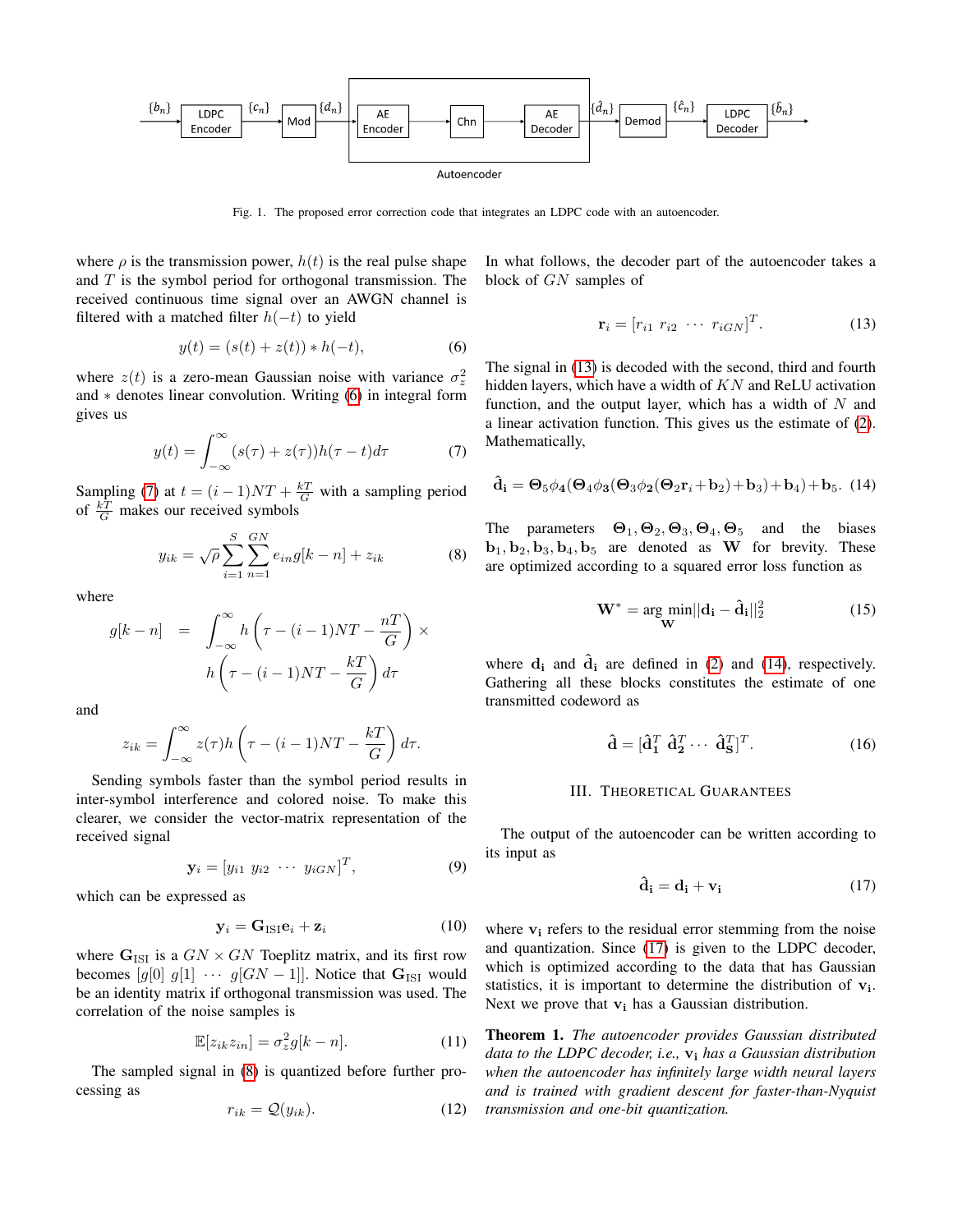*Proof.* The autoencoder architecture in Table [I](#page-1-1) can be expressed layer-by-layer as

$$
l_0: z^{(0)} = \mathbf{d}_i, x^{(0)} = z^{(0)}
$$
  
\n
$$
l_1: z^{(1)} = \Theta_1 x^{(0)} + \mathbf{b}_1, x^{(1)} = \phi_1(z^{(1)})
$$
  
\n
$$
l_2: z^{(2)} = \mathbf{y}_i = f(x^{(1)}), x^{(2)} = \phi_2(z^{(2)})
$$
  
\n
$$
l_3: z^{(3)} = \Theta_2 x^{(2)} + \mathbf{b}_2, x^{(3)} = \phi_3(z^{(3)})
$$
  
\n
$$
l_4: z^{(4)} = \Theta_3 x^{(3)} + \mathbf{b}_3, x^{(4)} = \phi_4(z^{(4)})
$$
  
\n
$$
l_5: z^{(5)} = \Theta_4 x^{(4)} + \mathbf{b}_4, x^{(5)} = \phi_5(z^{(5)})
$$
  
\n
$$
l_6: z^{(6)} = \Theta_5 x^{(5)} + \mathbf{b}_5
$$

where  $f(\cdot)$  corresponds to the lambda layer except quantization and  $y_i$  is defined in [\(9\)](#page-2-7). Also,  $\phi_2(\cdot) = \mathcal{Q}(\cdot)$ . Since all the weights and biases are initialized with Gaussian random variables, for each unit (or neuron) in the  $l^{th}$  layer  $z_i^{(l)} | x^{(l-1)}$ is an identical and independent Gaussian random variable with zero mean and covariance

<span id="page-3-0"></span>
$$
K^{(l)}(z,\hat{z}) = \sigma_b^2 + \sigma_\theta^2 \mathbb{E}_{z_i^{(l-1)}}[\phi_{l-1}(z_i^{(l-1)})\phi_{l-1}(\hat{z}_i^{(l-1)})]
$$
(19)

except for  $l = 2$ . For the second layer  $z_i^{(2)} | x^{(1)}$  is also a Gaussian random variable due to [\(10\)](#page-2-8) and Gaussian noise. Specially,  $z_i^{(2)}|x^{(1)}|$  has zero-mean and its covariance is as given by  $(11)$ .

As the width goes to infinity, [\(19\)](#page-3-0) can be written in integral form as given in [\(20\)](#page-4-12). To be more compact, the double integral in [\(20\)](#page-4-12) can be represented with a function such that

$$
\lim_{N \to \infty} K^{(l)}(z, \hat{z}) = F_{l-1}(K^{(l-1)}(z, \hat{z})).
$$
 (21)

Hence,  $z^{(6)}|z^{(0)}$  is a Gaussian process with zero mean and covariance

$$
K^{(6)}(z,\hat{z}) = F_5(F_4(F_3(F_2(F_1(F_0(K^{(0)}(z,\hat{z}))))))) \tag{22}
$$

when  $N \to \infty$ . This means that the output of the autoencoder yields Gaussian distributed data in the initialization phase.

During training, the parameters are iteratively updated at time  $n$  as

$$
\mathbf{W}^{n} = \mathbf{W}^{n-1} - \eta \nabla_{\mathbf{W}^{n-1}} L(\mathbf{W}^{n-1})
$$
 (23)

where  $\mathbf{W}^n = {\Theta_1^n, \cdots, \Theta_5^n, \mathbf{b}_1^n, \cdots, \mathbf{b}_5^n}$ , and  $L(\cdot)$  is the loss function. In parallel, the output  $z^{(6)}$  is updated as

<span id="page-3-1"></span>
$$
z^{(6),n} = z^{(6),n-1} + \nabla_{\mathbf{W}^{n-1}}(z^{(6),n-1})(\mathbf{W}^n - \mathbf{W}^{n-1}). \tag{24}
$$

The gradient term in [\(24\)](#page-3-1) is a nonlinear function of the parameters. Nevertheless, it was recently proven in [\[13\]](#page-4-13) that as the width goes to infinity, this nonlinear term can be linearized via a first-order Taylor expansion. More precisely,

<span id="page-3-2"></span>
$$
z^{(6),n} = z^{(6),0} + \nabla_{\mathbf{W}_0}(z^{(6),0})(\mathbf{W}^n - \mathbf{W}^0) + \mathcal{O}(N^{-0.5})
$$
 (25)

where the output at the initialization or  $z^{(6),0}$  is Gaussian as discussed above. Since the gradient (and hence the Jacobian matrix) is a linear operator, and a linear operation on a Gaussian process results in a Gaussian process, the output of the autoencoder for a given input (or  $z^{(6),n}|z^{(0),n}$ ) is a Gaussian process throughout training with gradient descent. It is worth emphasizing that having a piece-wise quantization function in the second layer does not violate the aproximation in [\(25\)](#page-3-2), because  $\mathcal{Q}(\cdot)$  can easily be approximated to a sigmoid function.  $\Box$ 

# IV. SIMULATIONS

We simulate the performance of the proposed coding method by combining the autoencoder with (i) the LDPC code that has a code rate of  $\frac{1}{2}$  and a codeword length of 648 bits and (ii) the LDPC code that has a code rate of  $\frac{1}{2}$  and a codeword length of 64800 bits. These LDPC codes have been used in 802.11n and DVB-S2 standards, respectively. Our performance metric is the bit error rate (BER) with respect to the energy per symbol. Throughout the simulation, the symbols are sent 10 times faster than Nyquist rate, which yields a strong ISI.

The 6-layer autoencoder architecture is trained with the squared error function given in [\(15\)](#page-2-10) with  $G = 10$  and  $K = 20$ . This leads to leaving the layer before quantization (or  $l_1$ ) untrained. Using an autoencoder whose input layer is much smaller than the number of coded LDPC symbols per codeword makes training further challenging. To handle these issues, we propose to periodically train the architecture for  $k$  codewords and then utilize it for these  $k$  codewords. The main reason for this training policy is related with the very poor generalization capability of the neural network due to one-bit quantization.

For the first (shorter codeword) LDPC code, the coded bits are first modulated with 16-QAM and then fed into the autoencoder. These coded symbols are processed by the autoencoder in blocks of 24, i.e.,  $N = 24$ . As can be observed in Fig. [2\(a\),](#page-4-14) using an LDPC code alone is not sufficient for one-bit quantization despite the fact that it decays very rapidly in the case of unquantized samples after 5dB. On the other hand, integrating an autoencoder with this LDPC code brings substantial improvement and leads to obtain a close performance with respect to the unquantized LDPC code. We repeat this experiment for 64-QAM in Fig. [2\(b\).](#page-4-15) In comparison to 16-QAM modulation, our coding method that only sees one-bit quantized samples gives nearly the same performance with the LDPC code that processes the unquantized samples. Similar to 16-QAM modulation, this LDPC code alone does not work properly for 64-QAM if there is a one-bit ADC in the receiver.

The performance of the proposed code is also assessed for larger codeword lengths by integrating the autoencoder to the LDPC code that has a codeword length of 64800 bits. All the hyper-parameters of the autoencoder remain the same except that  $N$  is taken as 64 instead of 24. This is associated with the fact that large blocks are needed for the autoencoder to capture the structures for large codewords. We observe nearly the same behavior as compared to the shorter LDPC codes as depicted in Fig. [3](#page-4-16) for 16-QAM signaling.